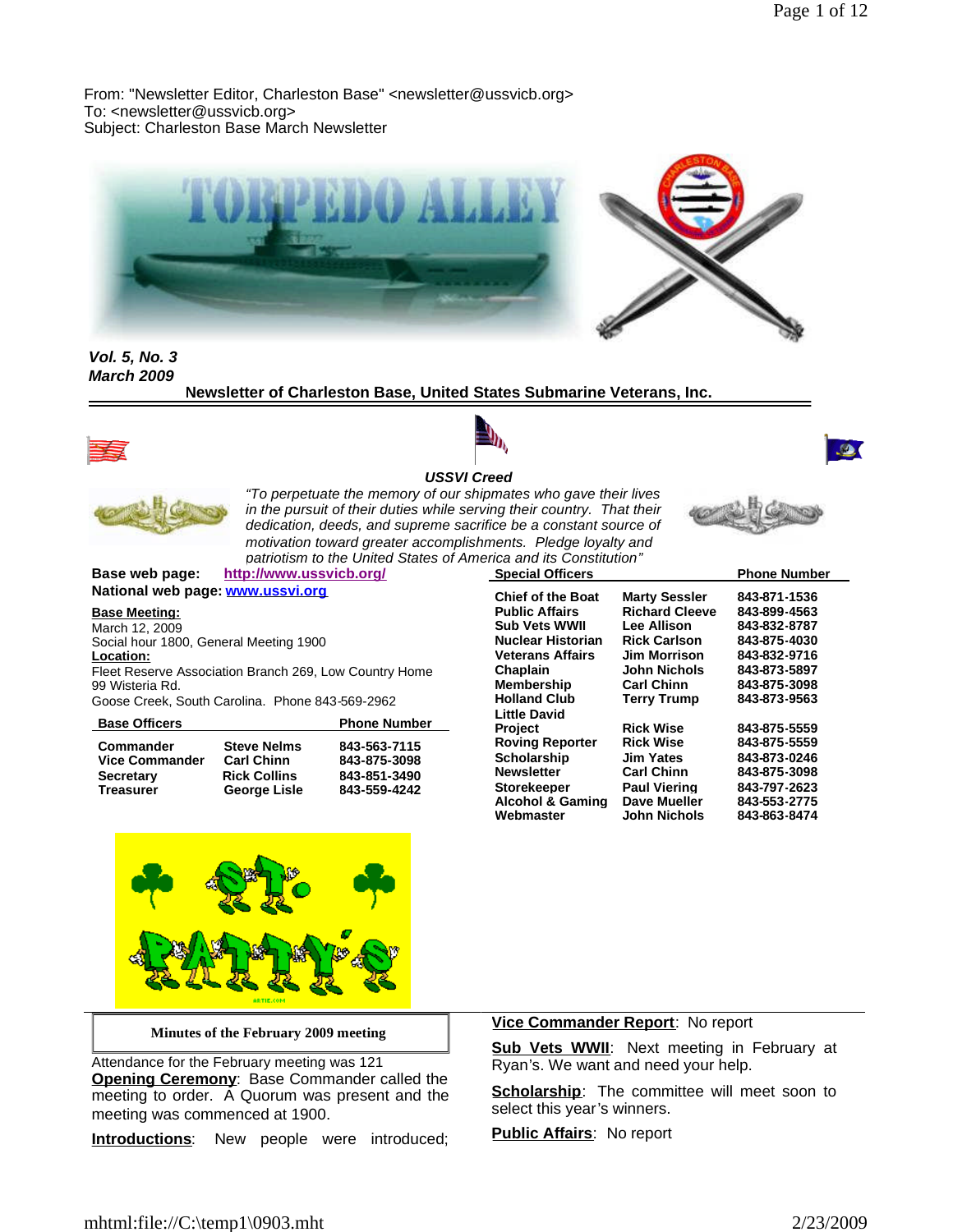David Clark, J.D. Pickett, Stephen Foster, Bob Lewin, John Moody, John Glave Jr, Joshual Swain, Bob Langley, Pete Daycast ICC(SS), Dave Stark. Welcome aboard.

**Secretary:** Secretary Rick Collins asked for a motion to approve the meeting minutes from last month. A motion was made and seconded. Minutes approved.

**Treasurer**: George Lisle gave the treasurer's report and reported the year end financial report was sent to National.

**Storekeeper**: We now have Gold and Silver Dolphin ties for \$25. We also have hats.

**Chaplain**: On January 17th, we conducted a bell tolling memorial service for Sy Mabie. USSSVI Charleston Base and SubVets WWII had a very good crew mustered to give Sy a Sailor's farewell. A flag folding ceremony was also held at graveside and the flag presented to Sy's son, David. The flag folding was done extremely well and with great dignity.

We have received a card from Bob Chinn's mother which reads "Sub Vets, I would like to thank you each and everyone for such a nice service for my Bob Chinn. It was really nice. Again, thank you. His mother, Virgie R. Chinn.

On February 8<sup>th</sup> our shipmate Glen 'Curly' Houck departed on Eternal Patrol. He will be buried at Beaufort National Cemetery. On Sunday, March 1<sup>st</sup>, there will be

a Memorial Service at the VFW Post in Ladson. More information will follow by email when known. Cards were sent as follows:

**Connie Mabie** and family of Sy Mabie who departed on Eternal Patrol on January 13<sup>th</sup>.

**Ben Heber** on receiving the news that the doctors cannot find any sign of his cancer. Now he needs to regain his appetite and weight.

**Bonnie Campbell** and family of RADM Arlington Campbell who departed on Eternal Patrol on January

27<sup>th</sup> and was buried at the Navy Academy on February  $6^{\sf th}$ .

**Shirley Houck** and family of EMC (SS) Glen 'Curly'

Houck, who departed on Eternal Patrol on February 8<sup>th</sup>. **Frank Carroll** who is home recovering from prostrate cancer and hernia surgeries. He is up and walking around and is doing well.

**Ben Heber** as he recovers from his time in the hospital and in rehab.

**Frenchy Fuqua** as he recovers from his quadruple bypass surgery in December. Frenchy is now undergoing rehab.

**Ken Fuhr** as he continues his recovery from the motorcycle accident. He is feeling back to normal except for his war scars.

Several follow-ups were made on those who've had surgery or illnesses in the last couple of months along with the base sending additional cards.

If you know of shipmates or spouses from other bases who are having a difficult time, had surgery, etc. and would like for USSVI Charleston Base to

**Webmaster**: No report

**Veteran's Affairs**: No report

**District Commander:** No report

**Fleet Reserve:** No report

**Holland Club**: No report

**Membership**: An Honorary membership was presented to Chaplin Keith E. Wooster for all he has done for Charleston Base.

**Little David:** No report

**Newsletter:** No report

**Alcohol & Gaming**: No report

**Chief of the Boat:** Oyster Roast Feb 28 Dedication for the Blue Star Highway memorial is 1100 Sat 28 Feb. Wear your vest if you have one.

**Base Commander**: Base Election in May, Stand up and be counted!

The Commander turned floor over to General Hugh Tant, US Army (Ret.). The General gave a presentation about the money needed for upkeep and preservation of the ships at Patriots Point.

**Nuclear Historian**: No report

**Old Business**: None

**New Business**: None

**Good Of The Order**: Depth Charge drawing \$350 to winner. The winner was George Dale who donated \$100 to the scholarship fund.

The Base Commander adjourned meeting at 2015.



*"Don't tell mom I'm a submariner, she thinks I play piano in a whorehouse."*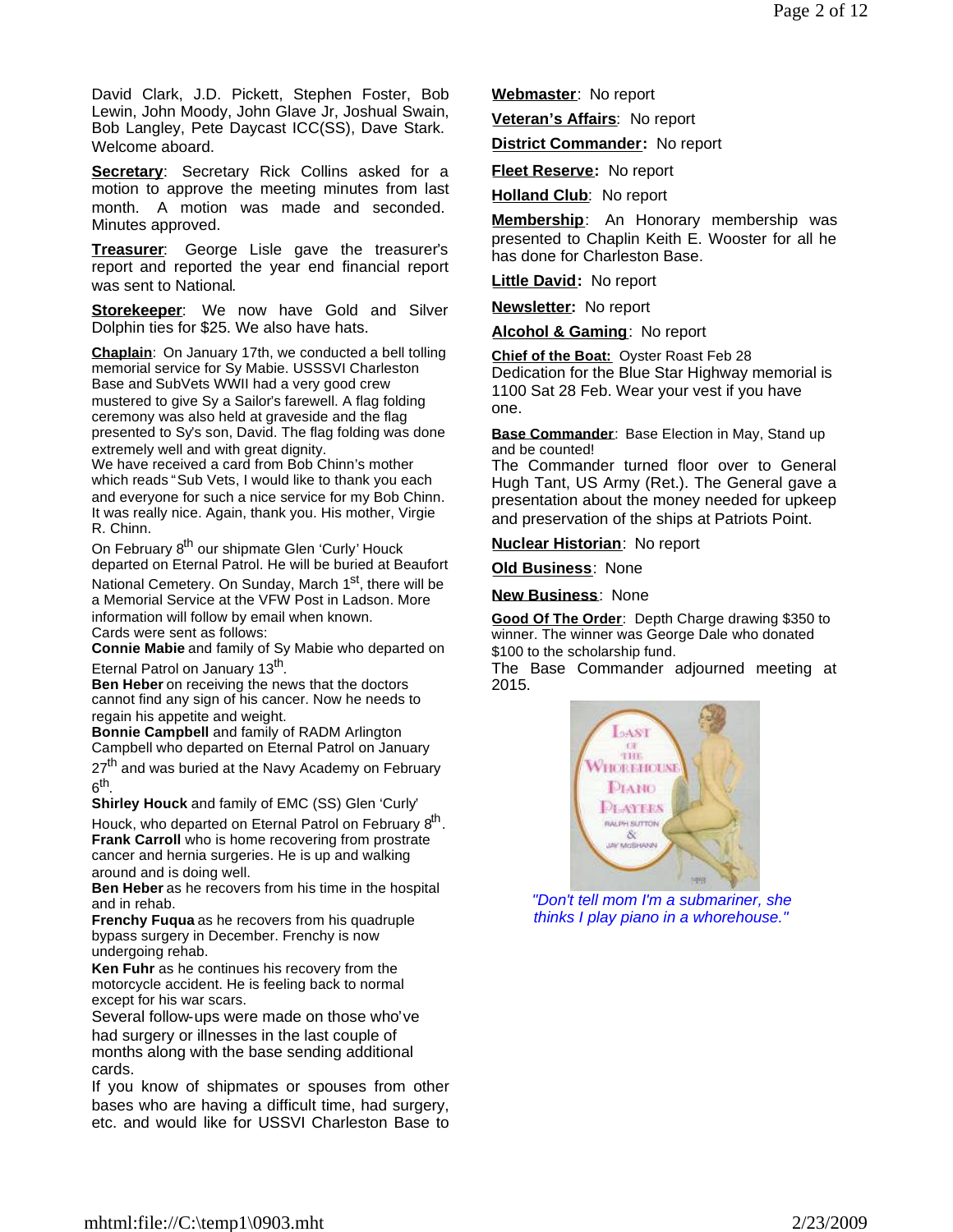send them a card please send their name and address to the Chaplain via email or phone call.





- March 12 General Meeting; social hour 1800, meeting starts 1900
- March 21 Amberjack Memorial Service starts at 1100, White Point Garden **Charleston**



# **Submarine life circa 1911**

Harpers Weekly, May 6, 1911

"The first impressions on descending into the hold of a submarine are those of discomfort and suffocation. The accommodations for a crew of 30 seem about right for a half a dozen.

One is in too close proximity to whirling machinery, too, to enjoy the sensation. "When under way on the surface, the submarine hums and trembles. The fumes of gasoline are about suffocating. Some of the men contract what is called 'gasoline heart'. If underwater too long the fumes make one sick and dizzy.

A novice cannot remain in a submarine underwater for any great length of time without suffering excruciating torture - it is when the submarine dives that the most unpleasant symptoms come. There is a tingling sensation all over the body, a pounding of the eardrums, and possibly a sense of nausea. "Sometimes when the engines are running to charge the batteries the fumes of the gasoline become so strong that some of the men are rendered unconscious. They must be taken up on deck then to get a whiff of fresh air. For this reason the batteries are only charged when above water. But in time of war it might be necessary to charge them while running below.

"When caught in a storm in a submarine, life is really not worth living. It consists of a series of intense struggles to prevent death by being battered against steel walls or to keep from

| MAICH JUDINAI IN <del>C</del> S LUSL.                                                                                                                                                                                                                                                                                                                                                                                                                                                                                                      |        |                |  |
|--------------------------------------------------------------------------------------------------------------------------------------------------------------------------------------------------------------------------------------------------------------------------------------------------------------------------------------------------------------------------------------------------------------------------------------------------------------------------------------------------------------------------------------------|--------|----------------|--|
| USS Perch                                                                                                                                                                                                                                                                                                                                                                                                                                                                                                                                  | SS 176 | March 3, 1942  |  |
| USS Grampus                                                                                                                                                                                                                                                                                                                                                                                                                                                                                                                                | SS 207 | March 5, 1943  |  |
| <b>USS Triton</b>                                                                                                                                                                                                                                                                                                                                                                                                                                                                                                                          | SS 201 | March 15, 1943 |  |
| USS Tullibee                                                                                                                                                                                                                                                                                                                                                                                                                                                                                                                               | SS 284 | March 26, 1944 |  |
| USS Kete                                                                                                                                                                                                                                                                                                                                                                                                                                                                                                                                   | SS 369 | March 20, 1945 |  |
| USS Trigger                                                                                                                                                                                                                                                                                                                                                                                                                                                                                                                                | SS 237 | March 26, 1945 |  |
| USS <sub>F-4</sub>                                                                                                                                                                                                                                                                                                                                                                                                                                                                                                                         | SS 21  | March 25, 1915 |  |
| USS <sub>H-1</sub>                                                                                                                                                                                                                                                                                                                                                                                                                                                                                                                         | SS 28  | March 12, 1920 |  |
| Run silent, run deep<br>For freedom we fought to keep<br>How we spent so many days<br>Beneath the shimmering waves<br>A terrible foe we fought<br>And gave our lives; and freedom<br>bought<br>Now our souls forever lie<br>Restlessly beneath the waves<br>So silent now, so deep<br>For it is not enough for you to weep<br>For we shall not have died in vain<br>Lest you forget for what we gave<br>We gave our lives, freedom to save<br>For if you forget our deeds<br>Then we shall never sleep<br>Though we lie so silent, so deep |        |                |  |

**March Submarines Lost:**

#### *Al Alessandra, 2005* **San Diego Board Approves 52 Boats Memorial**



This artist's rendition aerial view of the 52 Boats Memorial shows the layout of the memorial, including the 52 American Liberty Elm trees. On Thursday, January 15, 2009 the Board of Directors of the San Diego Park & Recreation Dept. met and gave final approval to the 52 Boats Memorial at Liberty Station (formerly Naval Training Center San Diego). This was the culmination of a 13-year effort on the part of the San Diego Chapter, U.S. Submarine Veterans of WW II to create the memorial.

On Saturday, Jan. 10, 2009, 52 American Liberty Elm trees, now 25 feet tall and valued at over \$60,000 were delivered to the park site. These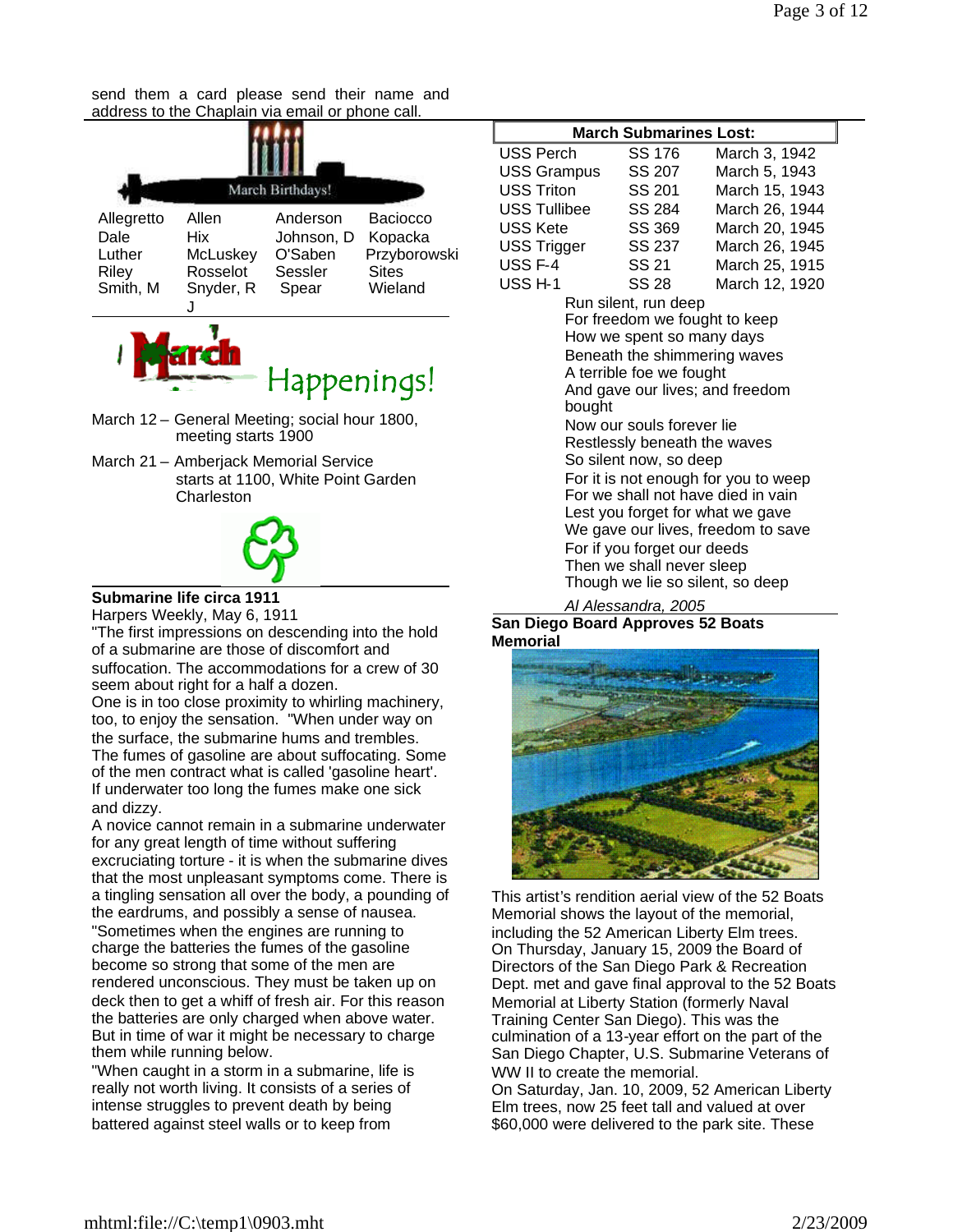becoming involved in whirring wheels and dynamos. If you survive the ordeal, you conclude that it is not necessary to wait for war to find hell. It is with you all the time.

Well, it has improved a LITTLE in the last 98 years.



#### **VA-111 Shkval underwater rocket**

In 1995 it was revealed that Russia had developed an exceptionally high-speed unguided underwater missile which has no equivalent in the West. Code-named the Shkval (Squall), this new weapon travels at a velocity that would give a targeted vessel very little chance to perform evasive action. The missile has been characterized as a "revenge" weapon, which would be fired along the bearing of an incoming enemy torpedo. The Shkval may be considered a follow-on to the Russian BGT class of evasion torpedoes, which are fired in the direction of an incoming torpedo to try to force an attacking sub to evade (and hopefully snap the torpedo's guidance wires). The weapon was deployed in the early 1990s, and had been in service for years when the fact of its existence was disclosed. Development began in the 1960s, when the Research Institute NII-24 involved in the artillery ammunition research was instructed to launch the development of underwater high-speed missile to fight nuclear-powered submarines.

On 14 May 1969, pursuant to a government resolution, NII-24 and GSKB-47 merged into the Research Institute of Applied Hydromechanics (NII PGM), which formed the basis of the present day 'Region' Scientific Production Association. Advances in the development of jet engines and fuel technologies, as well as outstanding results in the research of body motion under cavitation made it possible to design a unique missile with a dived speed much greater than that of conventional torpedoes.

When the suction on the low-pressure side of the propeller blade dips below ambient pressure (atmospheric plus hydrostatic head) the propeller blade cavitates a vacuum cavity forms. There is water vapor in the cavity, and the pressure is not a true vacuum, but equal to the vapor pressure of the water.

High-speed propellers are often designed to operate in a fully-cavitating (supercavitating) mode. A high speed supercavitating projectile, while

trees were to be planted within the next week to 10 days.

The San Diego Chapter has raised an additional \$105,000 for black granite monuments to go with the trees, but still needs to raise approximately \$30,000 more for other items such as flags and flag poles, and to provide a fund for the ongoing maintenance of the memorial. For details on how you can be a part of this great endeavor and "Leave Your Mark On History," or for more information on the memorial, visit the group's web site at

http://home.roadrunner.com/~eternalpatrol.



# **EARNING YOUR DOLPHINS**

Sent in by Bob Hopkins

It takes a heap o learnin for a qualifyin' gob Thats the story I was told by one ol Navy COB He sez you gotta learn to put a boat together Then tear it down and fix it in most ever kinda weather.

There aint no rest or pleasure for a guy whos NQP

And a lowly DINK is good as dead, or so the COB tells me.

You gotta get ten sigs a week, or maybe it is twenty,

I cant recall just how it wuz but I know thet it wuz plenty.

You gotta learn bout pressure air and when you got that done,

You answer questions by the score or is it by the ton?

If you're late in getting' sigs, you muster with the Chief An he has DINKS for breakfast, he's tough beyond belief.

Next you study ships control, electrical, an scopes,

Your situations critical, you're almost outa hopes. An don't forget hydraulics, radar and sonar, too,

Propulsion next you gotta learn cause that's whut turns the screw.

Emergency equipment, explain and demonstrate, If you're in port, you stay aboard, no time to celebrate.

Finally there comes a day when you stand to take your test

Before the board you prove to all that you're the very best.

The Captain pins a badge on you, this is your crowning glory

You've earned your Dolphins fair and square, the end of one proud story,

Next mornin', bright an early, you're awakened with this quip,

Come on, sailor, rise and shine, its time to learn the ship!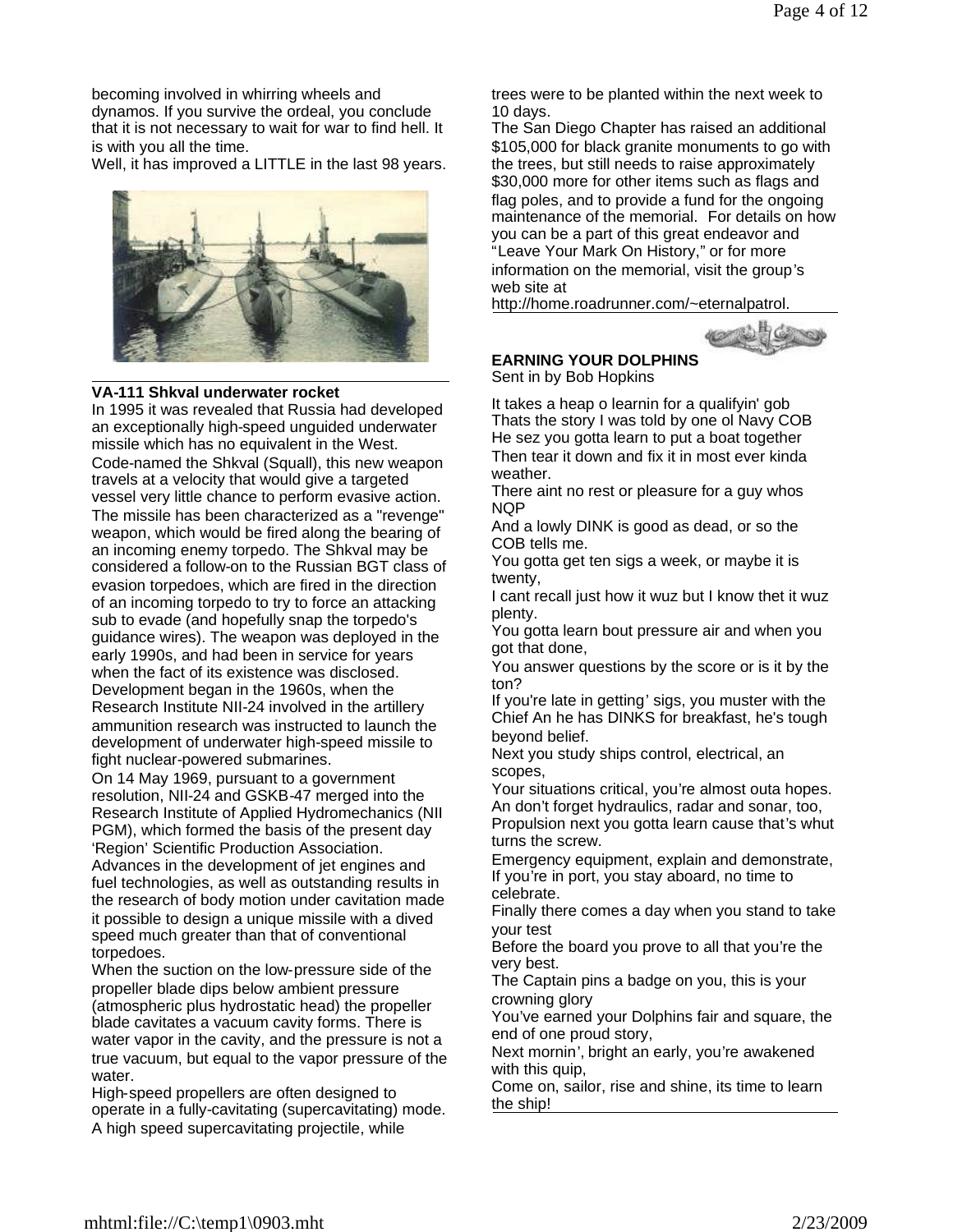moving in the forward direction, rotates inside the cavity. This rotation leads to a series of impacts between the projectile tail and the cavity wall. The impacts affect the trajectory as well as the stability of motion of the projectile. Despite the impacts with the cavity wall, the projectile nearly follows a straight line path. The frequency of the impacts between the projectile tail and cavity boundary increases initially, reaches a maximum, and then decreases gradually. The frequency of impacts decreases with the projectile's moment of inertia. Apparently fired from standard 533mm torpedo tubes, Shkval has a range of about 7,500 yards. The weapon clears the tube at fifty knots, upon which its rocket fires, propelling the missile through the water at 360 kph (about 100 m/ sec / 230 mph / 200-knots), three or four times as fast as conventional torpedoes.

The solid-rocket propelled "torpedo" achieves high speeds by producing a high-pressure stream of bubbles from its nose and skin, which coats the torpedo in a thin layer of gas and forms a local "envelope" of supercavitating bubbles. Carrying a tactical nuclear warhead initiated by a timer, it would destroy the hostile submarine and the torpedo it fired. The Shkval high-speed underwater missile is guided by an auto-pilot rather than by a homing head as on most torpedoes.

There are no evident countermeasures to such a weapon; its employment could put adversary naval forces as a considerable disadvantage. One such scenario is a rapid attack situation wherein a sudden detection of a threat submarine is made, perhaps at relatively short range, requiring an immediate response to achieve weapon on target and to ensure survival. Apparently guidance is a problem, and the initial version of the Shkval was unguided. However, the Russians have been advertising a homing version, which runs out at very high speed, then slows to search.

A prototype of the modernized Shkval, which was exhibited at the 1995 international armaments show in Abu Dhabi, was discarded. An improved model was designed with a conventional (nonnuclear) warhead and a guided targeting system, which substantially enhances its combat effectiveness. The first tests of the modernized Shkval torpedo were held by the Russian Pacific Fleet in the spring of 1998.

The Region Scientific Production Association has developed an export modification of the missile, 'Shkval-E.' Russia began marketing this conventionally armed version of the Shkval highspeed underwater rocket at the IDEX 99 exhibition in Abu Dhabi in early 1999. The concept of operations for this missile requires the crew of a submarine, ship or the coast guard defines the target's parameters -- speed, distance, and vector - - and feeds the data to the missile's automatic pilot. The missile is fired, achieves its optimum depth,

**Oyster Roast**

Charleston Base annual Oyster Roast will be held 28 February starting at 1300. Only \$5.00 per person and bring a side dish or dessert.

In addition to oysters, there will be chicken, fish stew and chili.

Lots of fun with live entertainment by The Salty Dogs! **TRICARE User Fee Update 29**

Rep. Chet Edwards (D-TX-17th) has reintroduced legislation that would freeze Tricare fees for military retirees, a preemptive strike in case the Defense Department tries again to raise deductibles, copayments and enrollment fees in an effort to hold down its health care costs. The Military Retirees' Healthcare Protection Act (H.R.816), introduced 3 FEB, is important because of its chief sponsor and because of the timing. Edwards, an ally of President Barack Obama who had been discussed as a possible vice presidential running mate, is chairman of the House appropriations subcommittee responsible for military quality of life programs and veterans health care. Overcoming Edwards' opposition would be difficult. Additionally, Edwards' move to drop a bill even before the Obama administration has announced its plans for military health care is a warning sign to the White House and Defense Department that it might be a mistake to assume that Tricare fee increases could be used to help cover health care costs in the 2010 defense budget. For three consecutive years, the Defense Department has asked Congress to increase Tricare fees for retirees and to revise pharmacy copayments for active-duty families and retirees in order to reduce costs. Congress has rejected the idea every time.

Defense officials estimate fee increases would cut \$1.6 billion in defense health care costs, partly from the fees and partly from discouraging working-age retirees who have other health care options from enrolling in the military health benefits plan. Edwards, who estimates that higher fees would apply to 3 million people, made clear that discouraging the Obama administration is part of his strategy. "I hope the new administration will not request the same premium increases as the last, but this legislation will allow us to remove any temptation," he said in a statement. "I believe that keeping our promise of quality, affordable health care for military retirees is the right thing to do and the smart thing to do," Edwards said. "It is right because our nation has a moral obligation to keep our promises to those who have kept their promise to defend our nation. It is the smart thing to do because we cannot attract the best and brightest to fight our war on terrorism in the years ahead if they see us breaking faith with those who served in years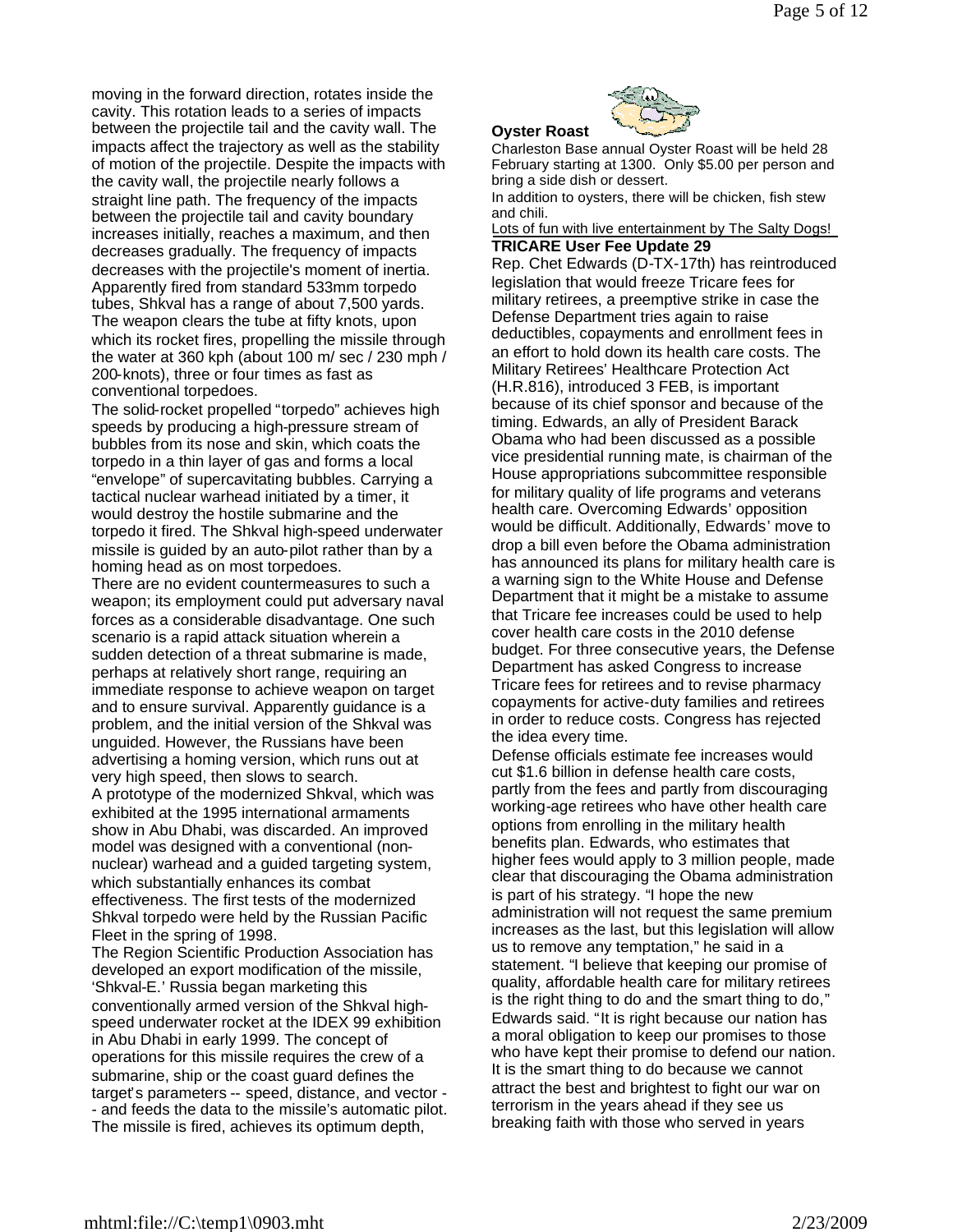and switches on its engines. The missile does not have a homing warhead and follows a computergenerated program.

On 5 April 2000, the Russian Federal Security Service [FSB] in Moscow arrested an American businessman, Edmond Pope, and a Russian accomplice, on charges of stealing scientific secrets. A FSB statement said it confiscated "technical drawings of various equipment, recordings of his conversations with Russian citizens relating to their work in the Russian defense industry, and receipts for American dollars received by them." Pope, a retired US Navy captain who spent much of his career working in naval intelligence, was at the time of his arrest the head of a private security firm. On 20 April 2000, the FSB revealed that Pope had been seeking plans the Shkval underwater missile. Pope was detained during an informal contact with a Russian scientist who had participated in the Shkval's creation. The arrest of Daniel Howard Kiely, deputy head of the Applied Research Laboratory at Pennsylvania State University, came almost simultaneously. The laboratory led by Mr. Kiely has for many years been developing torpedoes for US warships and submarines. Professor Kiely had joined Pope in Moscow to offer technical advice and determine the tasks for Pope's further activity. Kiely was interrogated as a witness. His testimony and objects confiscated during the search proved his involvement in Pope's activities. Later the 68-yearold professor was released and allowed to return to the United States.

The objective of the High-Speed Undersea Weaponry project at the US Office of Naval Research is to develop the vehicle guidance, control, and maneuvering capabilities for the quick reaction weapons. High-speed weapons could offer an advantage for Anti Submarine Warfare (ASW) close encounter scenarios. The overall system response of a high-speed weapon for breaking off engagements with enemy submarines would be measured in seconds, rather than minutes. The High-Speed Undersea Weapons project has three tasks; Vehicle Guidance, Vehicle Control, and Test Bed Development. Vehicle Guidance deals with homing sensors, signal processing, waveform design, and autopilot commands that are used to guide (either autonomously or with external interaction) the weapon to its target. Vehicle control deals with control and maneuvering of the highspeed weapon with emphasis on stabilizing the supercavitating bubble cavity, and optimizing the flow for low drag. Technical issues include instability due to vehicle planning and tail slap, interaction between cavity with propulsion exhaust, and propulsion system transients, including startup. Test Bed Development is an ongoing effort that develops a test platform to test and evaluate S&T candidate systems such as homing systems,

past. To win the war on terrorism, we must keep faith with our warriors." Rep. Walter Jones (R-NC-03rd), is an original cosponsor of the bill, which last year had more than 215 cosponsors. Supporters of The Military Retirees' Healthcare Protection Act (H.R.816) are encouraged to contact their legislators and request they sign on as cosponsors to this bill. At

# http://capwiz.com/usdr/issues/alert/? alertid=12591151&queueid=%

5Bcapwiz:queue\_id] can be found an USDR action alert letter that can be forwarded (as is or edited) to your legislators. All that is required is for you to enter your zip code if you have previously sent action alerts via USDR in the past. If not, you will be required to enter your contact data prior to forwarding. Alternate letters for transmission are available at MOAA's Legislative Action

# http://capwiz.com/moaa/issues/bills/?

bill=12603596 and FRAS's Legislative Action Center http://capwiz.com/fra/issues/alert/? alertid=12589421 .

#### **TRICARE User Fee Update 30**

A Senate committee wrestling with ways to get the federal deficit under control is weighing recommendations from a nonpartisan arm of Congress that include increases in health care fees for retirees and their families, as well as limits on veterans' health care benefits. At a Senate Budget Committee hearing 10 FEB, Sen. Kent Conrad (D-ND), committee chairman, said the \$11.6 trillion national debt is expected to more than double by 2019, with federal health care costs a key factor. Conrad said he thinks even that forecast is overly optimistic and that the debt will be larger. The Congressional Budget Office (CBO), a nonpartisan arm of Congress, has compiled a list of 115 options for changes in medical care programs, mostly ways to cut federal funding, that Conrad's committee is considering as it tries to prepare a 2010 federal spending guide. The options include raising enrollment fees, copayments and deductibles for military retirees younger than age 65 and their families using the Tricare health benefits program; requiring some veterans to pay copayments when being treated for medical issues not related to military service; and a novel idea of allowing active-duty families to pocket money — up to \$500 each year — if they don't use health benefits.

Also included is a cost-sharing idea for Medicareeligible military retirees under which the government would not cover the first \$525 of health care costs each year and provide limited reimbursement of the next \$4,725 in costs, all in an effort to discourage unnecessary medical treatment. That aim also is the basis for the CBO proposal to give \$500 to active-duty families in a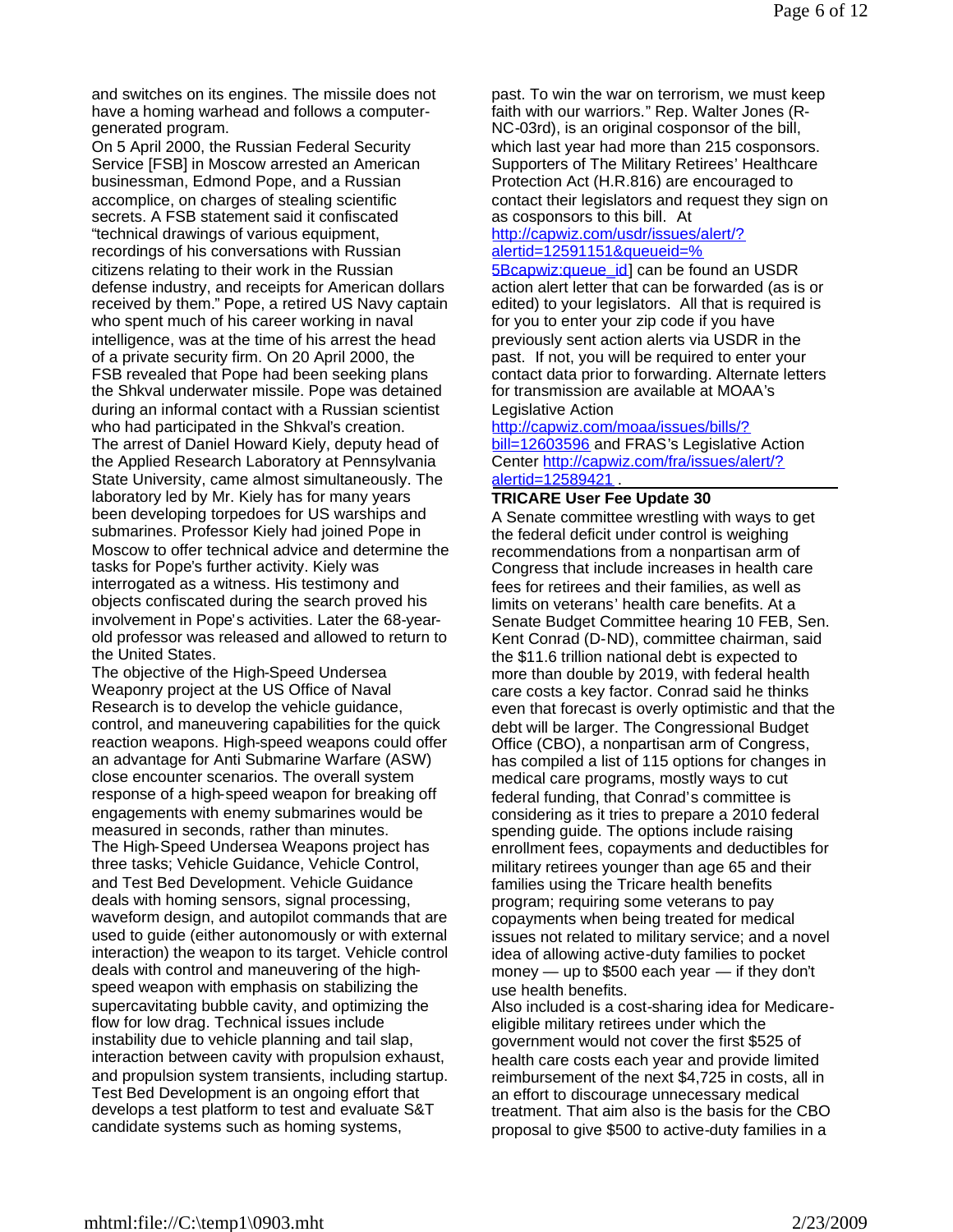vehicle control, and propulsion systems.

# **Obama's Nuclear War**

By Mark Thompson, Time Magazine, Jan. 26, 2009 The latest U.S. nuclear showdown doesn't involve any foreign enemy. Instead, it pits President Barack Obama against his Defense Secretary, Robert Gates, and concerns the question of whether America needs a new generation of nuclear warheads. While serving under former President Bush, Gates had repeatedly called for the Reliable Replacement Warhead (RRW) program to be put into operation, because the nation's current nukes – mostly produced in the 1970s and 1980s – are growing so old that their destructive power may be in question.

"The Reliable Replacement Warhead is not about new capabilities, but about safety, reliability and security," Gates said in a speech in the week before last November's election. And in an article in the current issue of Foreign Affairs, released in early December after Gates had been tapped by Obama to stay on at the Pentagon, Gates repeated that refrain. "Even though the days of hair-trigger superpower confrontation are over, as long as other nations possess the bomb and the means to deliver it, the United States must maintain a credible strategic deterrent," he wrote. "Congress needs to do its part by funding the Reliable Replacement Warhead Program – for safety, for security, and for a more reliable deterrent." The RRW basically trades away explosive force for greater assurance that the new warheads would work predictably in the absence of tests, which the U.S. has refrained from conducting for nearly two decades to help advance non-proliferation goals. (View graphics of the global nuclear arms balance) But Obama doesn't buy that logic. Shortly after taking the oath of office on Tuesday, he turned what had been a campaign promise into an official presidential commitment: The new Administration "will stop the development of new nuclear weapons," the White House declared flatly on its website, with no equivocation, asterisks or caveats. Obama and Gates are "at loggerheads on this," says Michael O'Hanlon, a military expert at the Brookings Institution who has specialized in nuclear issues. A senior Pentagon official said that discussing any resolution is "premature", because he doesn't believe Gates and Obama have discussed the matter.

The plutonium pit of a nuclear weapon – the heart of its extraordinary power – suffers radioactive decay, losing power and building up impurities, over time. Built with precise tolerances, there is concern that aging pits may fail to detonate properly, or perhaps at all.

O'Hanlon and other nuclear thinkers have suggested retooling existing weapons to improve reliability as an option. But the Energy Department's National Nuclear Security

tax-free allowance that would be used to cover new out-of-pocket expenses for Tricare. It could be used to pay for insurance from other sources, such as a spouse's employer-provided health care plan, or it could be pocketed if the family doesn't spend it. It was clear from the hearing that the costs of military and veterans health care programs are NOT the primary focus of lawmakers, who are more worried about spiraling costs for the Medicare and Medicaid programs. However, the fact that Tricare fees have not increased since that program was created in the mid-1990s — despite constant calls by the Defense Department to raise deductibles, copayments and enrollment fees to cut military health care costs — is likely to get attention because other Americans are paying more for their health care.

Sen. Jeff Sessions (R-AL) noted that between 2001 and 2007, health care premiums for average Americans increased by 78%, which he called an "unsustainable" and "unhealthy" trend. The budget committee does not have the power to increase Tricare fees or change veterans' health care benefits. Instead, its influence is in making recommendations on federal spending by preparing annual revenue and spending plan that, if approved by Congress, sets limits for various programs. A recommendation in the budget guide to cap military or veterans health care funding could force lawmakers on other committees to devise ways to reduce spending

### **TRICARE User Fee Update 31**

In recent weeks there have been rumors going around the internet among military retirees that President Obama has proposed to cut the Tricare benefits by raising various fees. It is important to understand that is not true at this time. The rumors have centered on a report put out by the Congressional Budget Office that says one option for Congress is to raise Tricare fees. However, that is not a proposal. It is a report that is issued every two years that contains possible options for Congress regarding spending and/or reductions in the entire federal budget. TREA Legislative Director Larry Madison met in FEB with top officials from the office of the Assistant Secretary of Defense for Health Affairs. They stated directly that no decision on what DoD will propose to Congress regarding Tricare has been made and they did not know for certain when they would be making a final decision. The officials did express concern about the long-term viability of the military health care system, and when questioned by Madison, they acknowledged one option they are looking at is to encourage military retirees to use MTF's in the future. However, this is only in the talking stage and any decision on that will not be made anytime soon. The officials also stated that they are exploring options that would lower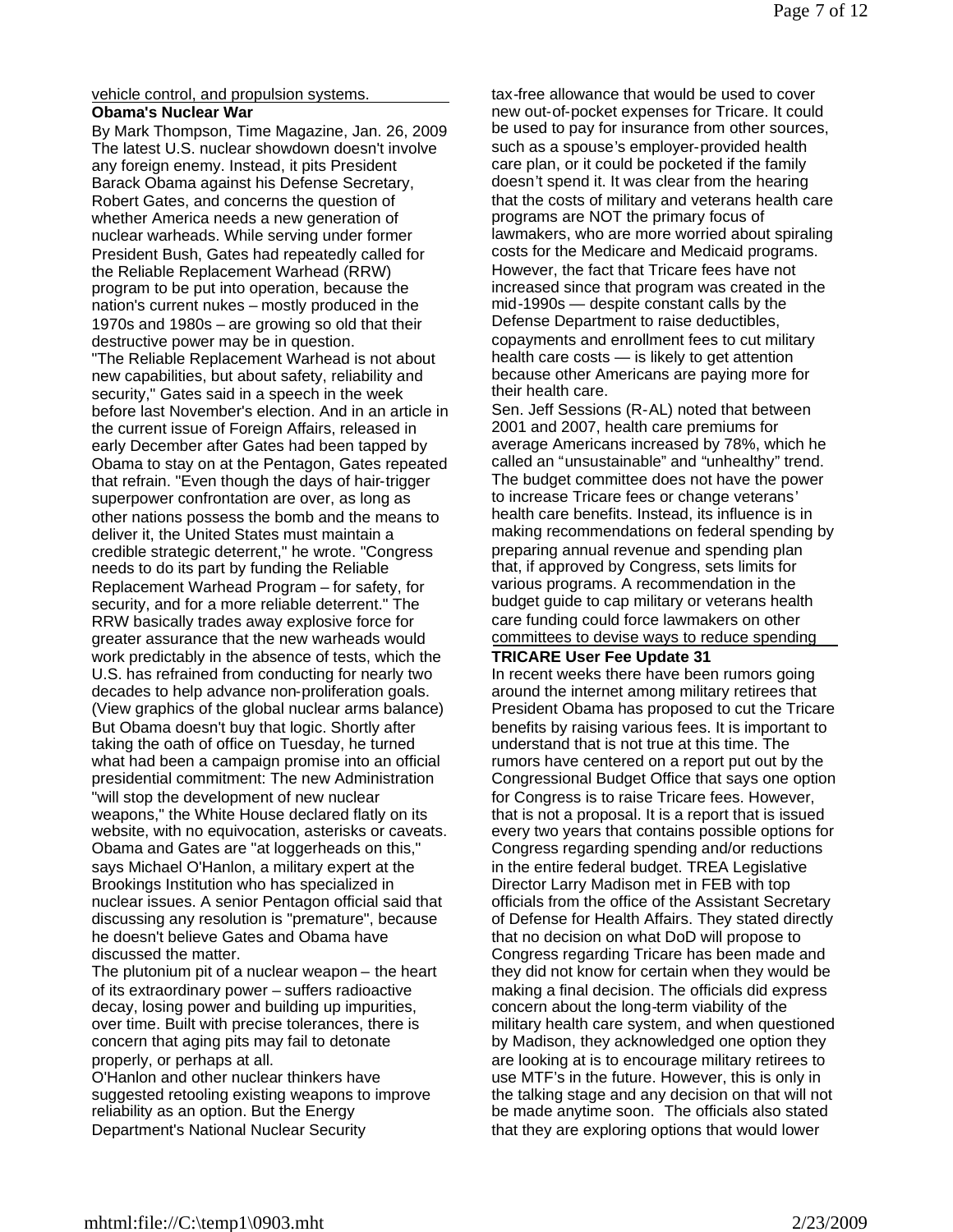Administration, which develops America's nuclear weapons, has said it cannot meet the goals set for the RRW program by modifying existing weapons. Obama's position has backing in Congress, which has repeatedly refused to fund the program. Obama would have a difficult time reversing course on what is now a stated policy of his Administration rather than simply a campaign promise. And any move to produce new U.S. nuclear weapons will also be read in other nations as a new American push for nuclear supremacy even as Washington urges the rest of the world – Tehran, are you listening? – to do without them. Russia would very likely respond by upgrading its own arsenal. But Gates argues that building a new generation of more reliable nuclear warheads would give the U.S. the confidence to shrink its overall nuclear arsenal. After all, if you have only a 50 percent level of confidence that a nuclear weapon is going to perform as advertised, you need twice as many. The U.S., under a self-imposed moratorium, has not conducted nuclear tests to assure the reliability and potency of its weapons since 1992. But it does spend more than \$5 billion a year conducting analyses and computerized tests to monitor the health of the weapons. (The RRW program is estimated to cost at least \$100 billion). Military officers have also expressed concern over relying on the aging atomic arsenal. (Skeptics note that U.S. policy tends to embrace the notion that all nuclear weapons possessed by adversaries would work, while those possessed by the U.S. won't.) "The path of inaction is a path leading toward nuclear disarmament," Air Force General Kevin Chilton, head of the U.S. Strategic Command, warned last month. "The time to act is now." Nuclear weapons have tended to prevent or contain conflicts between those nations that possess them. Today's nuclear nightmare tends to focus less on a doomsday exchange with similarly armed rival states, than on the nightmare of "loose nukes" falling into the hands of terrorists unaligned with any state and therefore beyond the reach of deterrence. A new batch of nuclear weapons, unfortunately, isn't going to change that.

#### **Anechoic Tiles**

Anechoic tiles are rubber or Sorbothane-like tiles containing thousands of tiny voids, applied to the outer hulls of military ships and submarines, as well as anechoic chambers. Their function is twofold: 1. To absorb the sonar sound waves of active sonar, reducing and distorting the return signal thereby reducing its effective range

2. To attenuate the sounds emitted from the vessel, typically its engines, to reduce the range at which it can be detected by passive sonar The technology of anechoic tiles was developed by Germany in the Second World War. Code named Alberich, it was a 4 mm thick coating of rubber for submarines that attenuated sound in the 10 kHz to

co-pays for the best drugs available to treat a specific condition. Again, no decision on this has been made. While there is no harm in contacting members of Congress with your concerns about possible increases in Tricare fees, TREA suggests waiting until the Administration submits its proposal so we know exactly what we are dealing with. Be assured that TREA's Washington office and the RAO will let you know as soon as we hear what the proposals will be.

#### **Trees going to memorial to 52 submarines lost in WWII**

POINT LOMA, Calif. – A group of World War II submarine veterans gathered at Chicago and Edison streets in Bay Park yesterday morning to witness the removal of 52 American Liberty elm trees from a yard where they had been stored for more than two years.

The trees were taken to the grounds of the former Naval Training Center in Point Loma, where they will become part of a planned memorial to 52 U.S. submarines that were lost during the global conflict that raged between 1939 and 1945.

"It means paying tribute to all of the people who weren't as fortunate as we were," said retired submariner Bob Oswald, 85, of San Diego. "We were the lucky ones."

Leaning on a cane, submarine veteran Art Carter, 89, watched workers muscle containers holding the trees to the street and load them onto a truck. "It's something we've been looking forward to, to honor the guys who never got back," said Carter, president of the San Diego chapter of the U.S. Submarine Veterans of World War II. "San Diego is one of the oldest sub bases in the country." The 52 Boats Memorial will be incorporated into a plaza at the 40-acre NTC Park at Liberty Station, a mixed-use development taking shape on the grounds of the former training center, said submarine veteran Douglas Smay, 66. The trees will line two parallel walkways, separated by a wide lawn.

Beneath each tree, the veterans group plans to place a granite monument to a submarine. Each will include a picture of the sub and tell its story, including the names of the missing crewmen. More than 3,500 U.S. submariners lost their lives during World War II.

Smay, who has been leading the fundraising campaign for the memorial, had been keeping the trees in the yard of his Bay Park home. Since 2006, the trees' height has increased from about 12 feet to about 25 feet, he said. The drive to raise money continues.

"We have paid for the trees and we have about \$110,000 in the bank," Smay said. "We need another \$20,000 to \$30,000 to set up a trust to maintain the memorial."

Smay said the effort to build the memorial has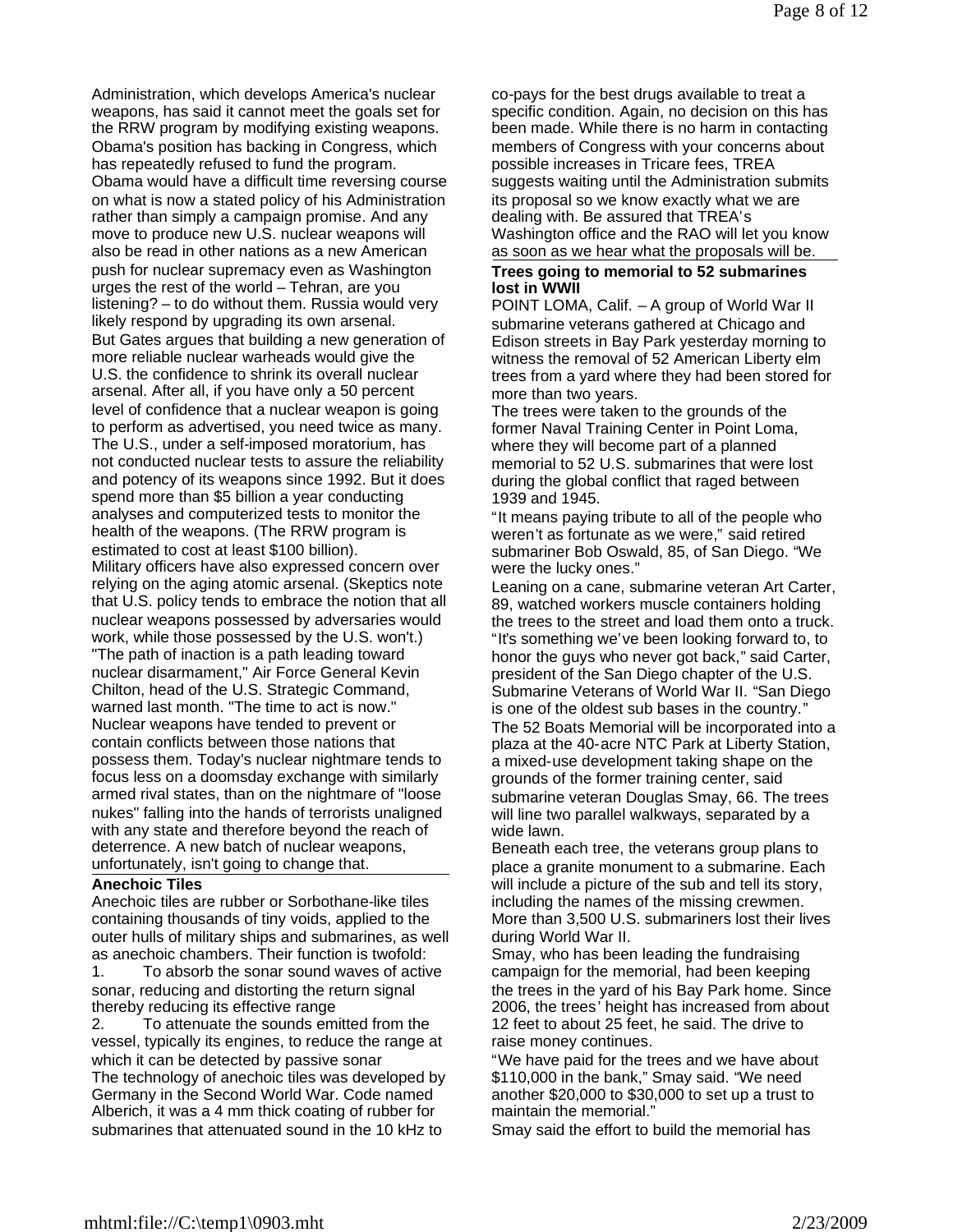18 kHz range to 15% of its normal strength. This frequency range matched the operating range of the early ASDIC active sonar used by the allies. ASDIC's operating range would have been correspondingly reduced from its optimal range of 2,000 meters to somewhere around 300 meters.

The rubber contained a series of small voids, which helped to break up sound waves. The problem was that the material performed differently at different depths, due the voids being compressed by water pressure. The first tests were conducted in 1940, but it was not operational until 1944.

After the war it was not used until the 1970s when the Soviet Union began coating its submarines in rubber tiles. These were initially prone to falling off, but as the technology matured it was apparent that the tiles were having a dramatic effect in reducing the submarines' acoustic signatures. Modern Russian tiles are about 100 mm thick, and apparently reduced the acoustic signature of Akula class submarines by between 10 and 20 decibels (10% to 1% of its original strength).

The modern materials consist of a number of layers and many different sized voids, each targeted at a specific sound frequency range at different depths. Different materials are sometimes used in different areas of the submarine to better absorb specific frequencies associated with machinery at that location inside the hull.

The US Navy began applying a similar coating to its submarines in 1988, and navies around the world quickly followed suit.

**Unterseeboot 234**



Unterseeboot 234 (U-234) was a WWII German Type XB submarine (U-boat), designed as a minelayer, whose first and only mission into enemy territory consisted of the attempted delivery of uranium and other German advanced weapons technology to the Empire of Japan. The submarine surrendered to the United States after Germany's unconditional surrender on 14 May 1945. Originally constructed as a mine laying submarine, U-234 was damaged during construction at Kiel in 1942. Following the loss of U-233 in July 1944 it was decided not to use U-234 as a mine layer and she was instead completed as a long-range cargo

been going on for 13 years. The project is reaching the end of the government-approval process.

Since the project began, many local submariners from World War II have died, Smay said. His goal is to get the memorial finished in time for those who remain to attend the opening ceremony among them his 90-year-old father, Howard C. Smay of National City.

"These are the guys it is all about," Douglas Smay said. "They are my heroes."

Clay Bingham, a deputy director of community parks for the city of San Diego, said the memorial is expected to open in the fall. The work will be completed by the Corky McMillin Companies, which has developed Liberty Station.

#### **Geopolitical Diary: A Sign of Russia's Renewed Confidence**

Russia's ballistic missile submarines conducted more patrols in 2008 than in any other year since 1998, according to U.S. Naval Intelligence estimates obtained by the Federation of American Scientists under the Freedom of Information Act. According to the estimates, which were published Tuesday, the Russian navy sustained a slightly lower rate of other submarine patrols from 2007. This is an important reversal of recent trends in Russian submarine activity. "Patrol" is an internal U.S. Naval Intelligence metric that the Pentagon declines to define, but in the case of ballistic missile submarines, probably entails strategic deterrent deployments. These patrols - conducted continuously by the United States, United Kingdom, France and possibly Israel - are intended to overlap so at least one submarine (or, in the U.S. case, four) is underway at extremely low speeds in a designated patrol area. During patrols, these vessels are extremely difficult to detect and are on alert to launch a retaliatory salvo of submarine-launched ballistic missiles. Ballistic missile submarines have become the most important platform for a nuclear deterrent because they cannot be targeted directly by an adversary's arsenal (unlike fixed concrete silos, which the world's most modern nuclear warheads can target). And with U.S. space-based sensors improving, even land-based mobile intercontinental ballistic missiles are thought to be increasingly vulnerable. Since no one is keeping rotations of nuclear-armed bombers on continuous patrols anymore, this makes ballistic missile submarines (if they are quiet enough) the most survivable leg of a nuclear deterrent. Consequently, we took note when the 2007 U.S. Naval Intelligence estimates showed a downturn in what had been an extremely slow but steady rise in Russian ballistic missile submarine patrol rates, following what had been essentially a halt in Russian submarine activity in the wake of the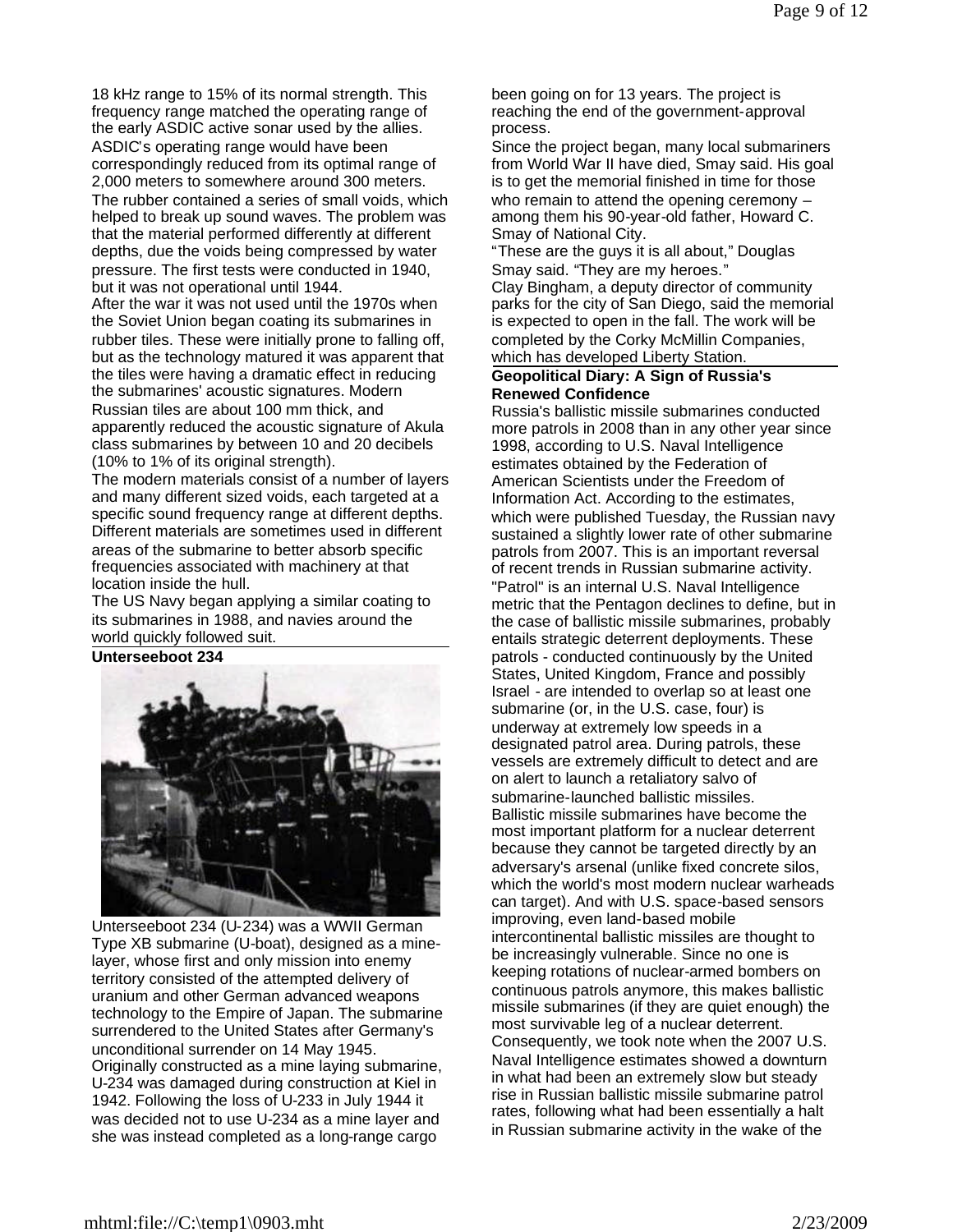submarine with Japan missions in mind. Wartime service On 25 March, 1945 U-234 departed Kiel for Kristiansand, Norway, commanded by Johann-Heinrich Fehler. She was carrying a cargo that comprised technical drawings, examples of the newest electric torpedoes, two Me 262 jet fighters in crates, a Henschel Hs 293 glide bomb, and 560 kg of uranium oxide which was stored in her mine shafts, contained in about 50 9 inches (230 mm) lead cubes, with "U-235" painted on each. The exact characteristics of the uranium remain unknown but it is thought that it was not weapons-grade material and was intended for use as a catalyst in the production of synthetic methanol to be used for aviation fuel.

U-234 was also carrying twelve passengers, including a German general and his staff, four German naval officers, civilian engineers and scientists, and two Japanese naval officers. The German personnel included General Ulrich Kessler of the Luftwaffe, who was to take over Luftwaffe liaison duties in Tokyo; Kai Nieschling, a Naval Fleet Judge Advocate who was to rid the German diplomatic corps in Japan of the remnants of the Richard Sorge spy ring; Dr. Heinz Schlicke, a specialist in radar, infrared, and countermeasures and director of the Naval Test Fields in Kiel (later recruited by the USA in Operation Paperclip); and August Bringewalde, who was in charge of Me 262 production at Messerschmitt.

The Japanese passengers were Lieutenant Commander Hideo Tomonaga of the Imperial Japanese Navy, a naval aviator and submarine specialist who had come to Germany in 1943 on Japanese submarine I-29, and Lieutenant Commander Genzo Shoji, an aircraft specialist and former naval attaché.

She had suffered an accidental collision with another U-boat while submerged in the Baltic, so had to undergo repairs before she could continue her voyage, and on 16 April, 1945 departed Norway for Japan.

On 4 May 1945, Fehler heard of the surrender of German forces in Europe. The following day, May 5, Dönitz ordered all U-boats to cease offensive operations and return to their bases or surrender themselves to the nearest Allied authorities. They were to surface, fly a black flag, and report their position to the Allies. Fehler suspected a trick and contacted another U-boat (U-873) who convinced him that the message was authentic. Fehler decided that he would surrender to US forces, but radioed on 12 May that he would sail for Halifax, Nova Scotia to surrender to ensure that Canadian units would not reach him first. In reality, U-234 set course for Newport News, Virginia. The two Japanese passengers, upon learning that the Uboat was to surrender, took an overdose of Luminal (a barbiturate sleeping pill), died in their sleep, and were buried at sea.

2000 Kursk disaster. That incident had profound and lasting implications for the submarine fleet. The 2008 numbers show that Russian strategic deterrent patrol rates jumped from three in 2007 to 10 in 2008 - as many as were reportedly conducted in 1998.

This number could be sufficient to sustain one submarine on alert on a continuous basis, laying at least a foundation for re-establishing the third leg of the Russian nuclear deterrent. Equally significant, this is the sharpest year-onyear rise in any Russian submarine patrol rates since the collapse of the Soviet Union. It demonstrates a resurgence of confidence in the proficiency of Russian officers and crews, despite a serious incident with the Akula I-class Nerpa (K-152) during sea trials in November 2008, when 20 crew members and civilian shipyard personnel were killed. Indeed, one of the 10 patrols was the transfer of the Delta IIIclass Ryazan (K-44) after an overhaul from the North Sea Fleet to the Pacific Fleet by way of the Arctic Ocean (under-ice operations require an especially noteworthy degree of confidence). Even more important, the 1998 patrols were carried out at a time when officers and senior enlisted personnel on the submarines were much more familiar with heavier Soviet patrol tempos. Though serious decay was already evident in the Russian navy, these men received training that was the product of more rigorous and extensive Soviet drills and operations. In other words, the 1998 patrols were essentially a last gasp of much higher Soviet patrol rates. The return to that rate in 2008 is strong evidence of a marked revival in Russian submarine capability. That Russia has achieved that level again -

including such a dramatic year-on-year expansion - is noteworthy, especially in the context of a wider Russian resurgence. A revitalized sea-based deterrent strengthens Moscow's hand as it comes to the table for disarmament talks with the Obama administration. It also increases the pressure on the shrinking U.S. attack submarine fleet to monitor that activity. But most importantly, it evinces a renewed confidence in the crews and equipment of Russia's submarine fleet - which includes some of the Kremlin's most potent military assets and tools of strategic power projection.

### **Admiral Osborne Scholarship Fund**

How about helping out the scholarship fund? We are offering a Charleston Base Challenge Coin for sale. ALL proceeds go into the scholarship fund.

Coins only cost \$7 each. Available for an additional \$1 is a protective plastic capsule. To get your coin(s) see Jim Yates, Julian Villegas or Carl Chinn.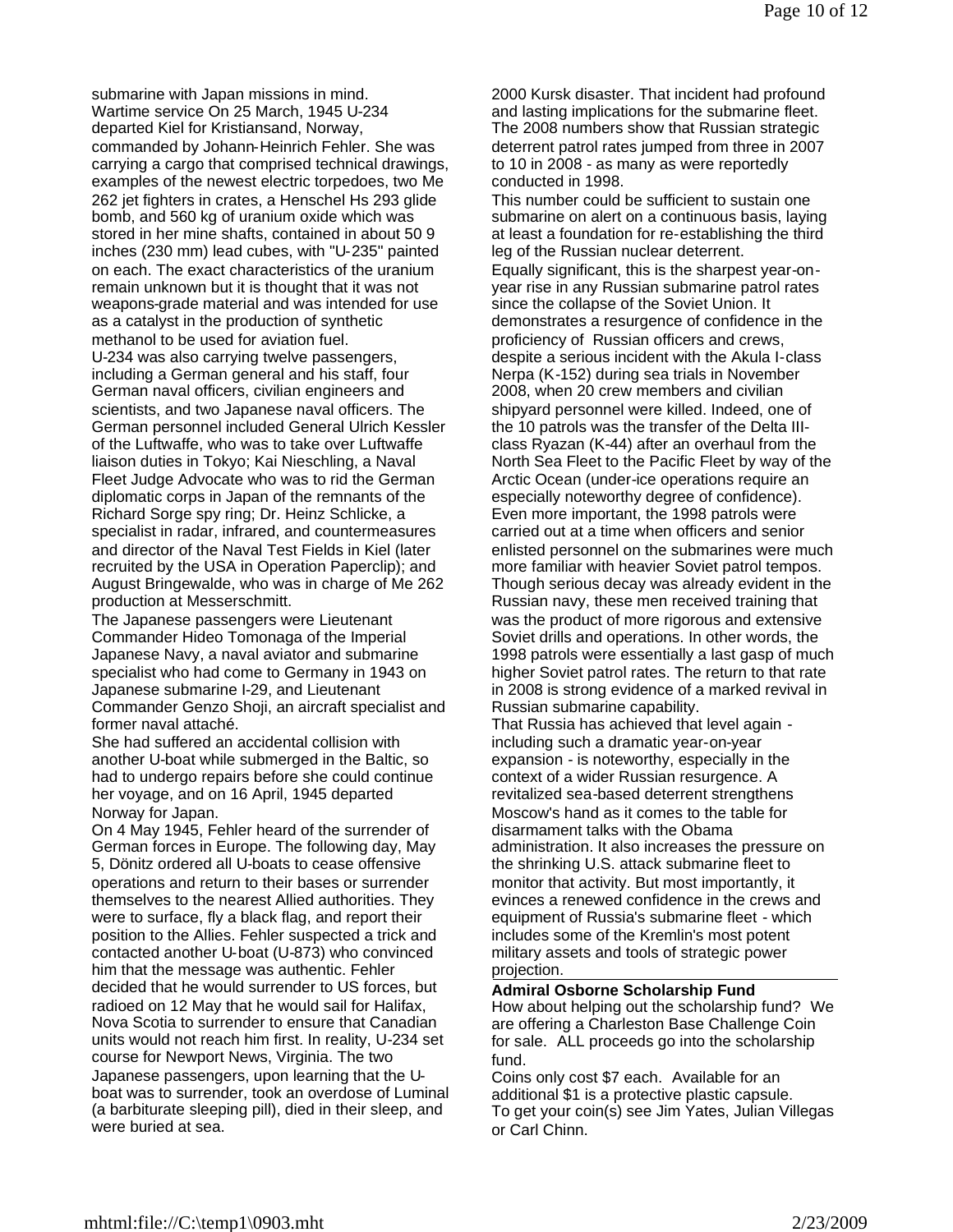The difference between Fehler's reported course to Halifax and his true course was soon realized by US authorities who dispatched two destroyers to intercept U-234 and on 14 May 1945 she was intercepted south of the Grand Banks by the USS Sutton. Members of the Sutton's crew took command of the U-boat and sailed her to the Portsmouth Naval Shipyard, where U-805, U-873, and U-1228 had already surrendered.

News of the U-234's surrender with her highranking German passengers made the surrender a major news event, and reporters swarmed over the Navy Yard and went to sea in a small boat for a view of the submarine. However, the fact that she had a half ton of uranium oxide on board was covered up and remained classified for the duration of the Cold War.

Dr. Velma Hunt, a retired Penn State University environmental health professor, has suggested that the U-234 may have put into two ports between her surrender and her arrival at the Portsmouth Navy Yard: once in Newfoundland, to put ashore an American sailor who had been accidentally shot in the buttocks, and once again at Casco Bay, Maine. The US Navy reportedly unloaded about 1,200 pounds (540 kg) of uranium oxide from U-234 at Portsmouth, but the two dismantled Me 262 jet fighters were not listed at Portsmouth, suggesting that they had previously been unloaded elsewhere. However, other accounts do mention the Me 262s at Portsmouth.

U-234 was sunk off Cape Cod as a torpedo target, by a torpedo from USS Greenfish, on 20 November 1947.



#### **From The Storekeeper**

Any one that purchased a Sport Coat Pocket Emblem from the base store that the patch has come off, please return it to the Storekeeper at the next meeting, and it will be replaced.

**WW II Submarine War Patrol Reports Online** The entire collection of Submarine War Patrol Reports are now available online via the HNSA web site: http://hnsa.org/doc/subreports.htm At the end of each war patrol of WW II, submarine commanders created a report on the patrol. These reports were used as the raw material to inform

Make sure you have one for "when you get challenged"!

Buy several for great gifts!



# **Influential Navy Panel Examines 'Unmanned Opportunity'**

By Jason Sherman, Inside the Navy, Jan. 26, 2009

An influential advisory panel chartered by the chief of naval operations to tackle big issues facing the Navy plans a "holistic" assessment of how the sea service might leverage unmanned technologies – in the air as well as under and on the sea – across the fleet.

James Hogg, director of the chief of naval operations' strategic studies group and a retired Navy admiral, on Jan. 9 set forth a new plan for a seven-month examination that is intended to produce recommendations on how unmanned technologies can best be incorporated across the service.

"The increased use of unmanned vehicles appears to be a natural, desirable progression of current trends," Hogg writes in an 11-page report – marked "for official use only" – that establishes five teams to study the issue and sets a goal of producing finds for the chief of naval operations by July.

Indeed, commanders in the ground-centric operations in Iraq and Afghanistan have such an insatiable appetite for information and imagery provided by unmanned systems that the Defense Department has had to supplement its unmanned fleets with manned aircraft that are acting as surrogate UAVs.

The promise of unmanned technologies to deliver greater benefits to the future force suggest that the Navy "should procure and employ more unmanned systems," a supposition Hogg says the study will examine. This view, Hogg believes, "if unguided by overarching concepts of unmanned integration, has serious flaws." This assessment, known formally as Strategic Study Group XXVIII, proposes that "manned and unmanned force structures merge in a cohesive and seamless fashion" and offers up eight hypotheses for testing, including: the "Navy must adapt to evolving mission sets"; "integrated and netted manned-unmanned force structure will be a force multiplier"; "resilience will be a centerpiece principle of the integrated force"; and